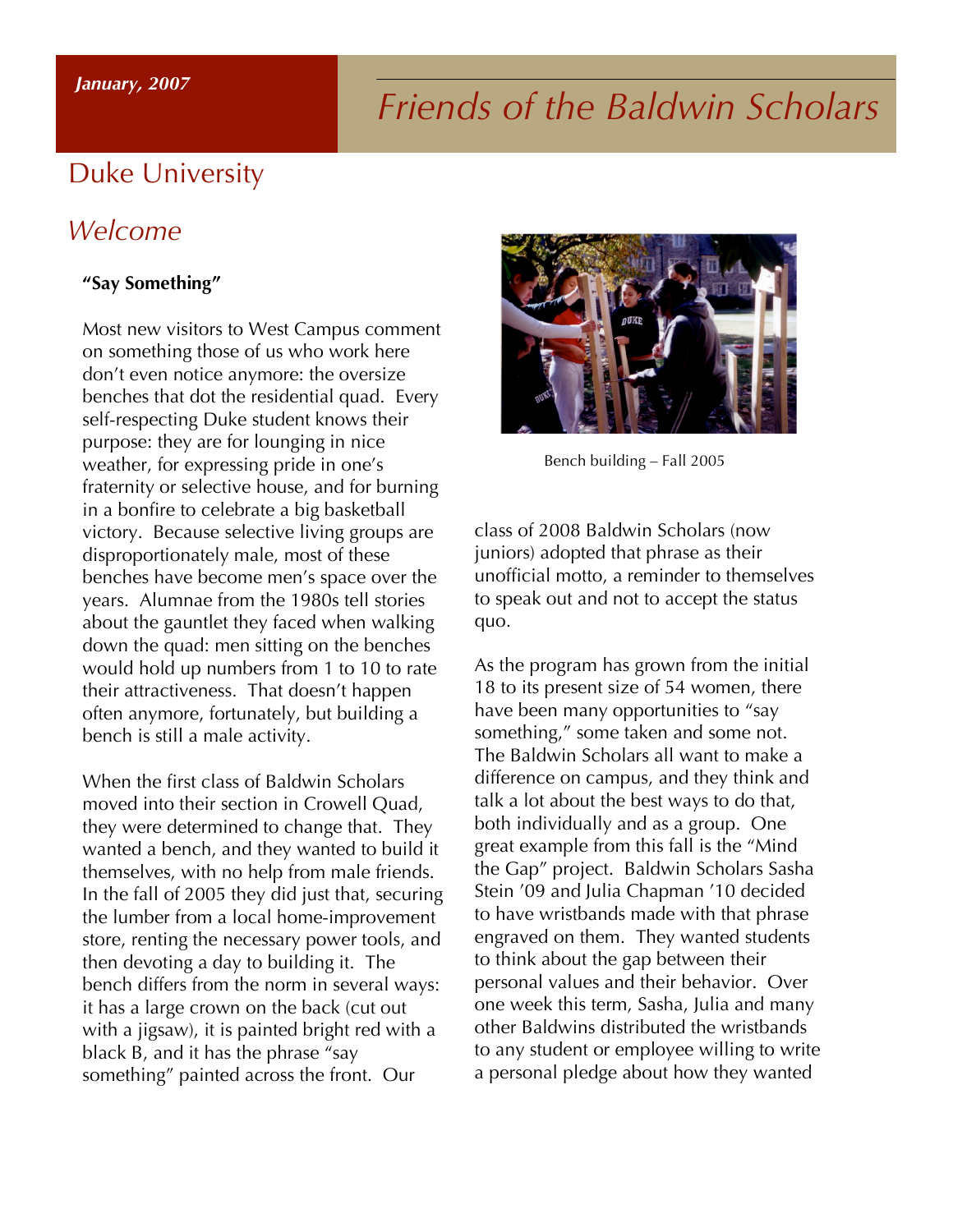to change their behavior. Some focused on academics, or on personal health, or on social behavior. A construction worker pledged to be a better father. The Baldwin Scholars distributed more than 900 wristbands in all – an excellent way to "say something" and to remind everyone to honor their personal ideals.

Far more challenging for the students – and for all of us – is speaking up as individuals when we hear a peer or a friend say something troubling. I have had numerous conversations with students over the years who tell stories of hearing a racist joke, or a sexist rant, or of walking into a male friend's room and seeing pornographic images on the wall. How do you say something in that situation, knowing that you may be met with ridicule? Why not just smile and say nothing and wait for the subject to change? Most of us do the latter – but how might the culture change if we were brave enough to say, "I don't find that funny" or "I think that's inappropriate"? Everyone at Duke is paying close attention to campus culture at this moment, but it will not change significantly until students get comfortable challenging their peers. We hope the Baldwin Scholars will lead the way in this effort, and are trying to give them the necessary tools to do so through all aspects of the program.

Best wishes for a happy and healthy 2007. As always, let us know if you will be in the area and come see us. Our Baldwin Scholars are always happy to "say something" to supportive and interested alumnae and friends.

Donna Lisker, Co-Director of the Baldwin Scholars Program

# *Parents and Family Weekend – October 2006*





Odera Umeano '09 (center)<br>
Liz Victor '09 with her dad with her mom and sister

We planned our second annual reception to meet the parents of the Class of 2009 on October 28, 2006 during the University's Parents and Family Weekend.

It was a great opportunity for us to meet the people we had heard so much about!

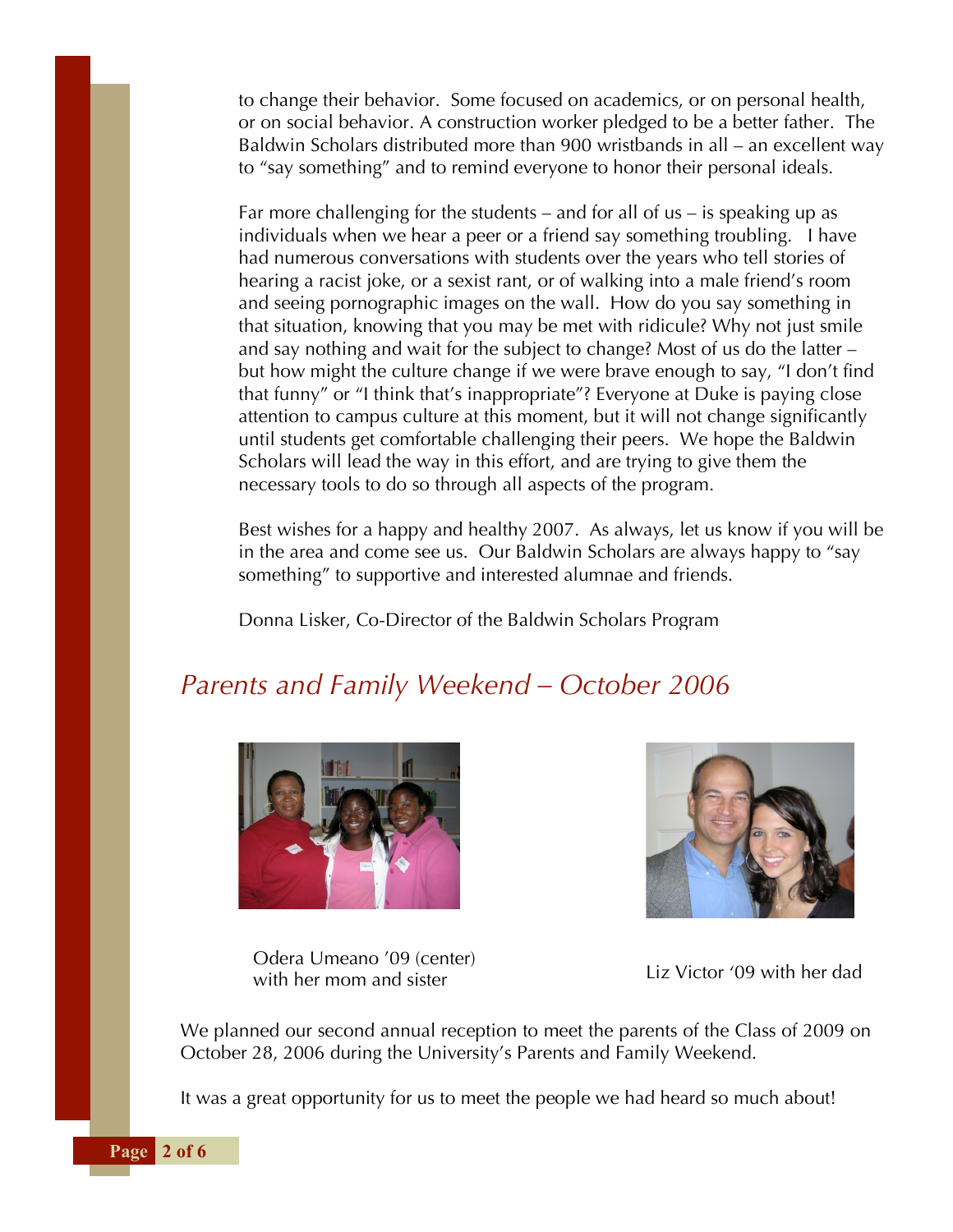# *Fundraising Dinner in NYC!*



Vanja Vlahovic '08 (left) and Sarah Sham '09 represented the Baldwin Scholars at the dinner.

Dani Berthiaume Davis (T'88) generously offered to host a fundraising dinner for the Baldwin Scholars.

In October, we met 25 influential Duke alumnae and guests at the Harvard Club in Manhattan.

We would like to thank those who attended for their interest in empowering Duke undergraduate women.

We extend an extra special thanks to Dani for her energy and commitment to the Baldwin Scholars program.

We look forward to her campus visit in February!

The Baldwin Scholars held an event in September about the "Sex and Scandal at Duke" article that appeared last summer in *Rolling Stone* magazine. We were concerned about the way that undergraduate women were portrayed and how incoming first-year women perceived the message. Approximately 40 first-year women attended the event, which started with a panel discussion with 8 diverse Baldwin Scholars and then proceeded into small group discussions. The "Mind the Gap" project was born in one of those discussions.

The idea was to create a wristband that would remind the wearer of the gap between values and behaviors, a gap that was portrayed clearly in the *Rolling Stone* article.

The pledge reads in part, "This wristband serves as a tangible reminder of your personal commitment to be honest to yourself. By wearing it, you are taking ownership of your actions and helping to increase respect on campus. You are helping to bridge the gap between self-awareness and action." Nearly 1000 wristbands were distributed in November on the Plaza.

This project was funded by the Baldwin Scholars, Campus Culture Initiative, Women's Center, Panhellenic Association, and the Freeman Center for Jewish Life.

### *Mind the Gap*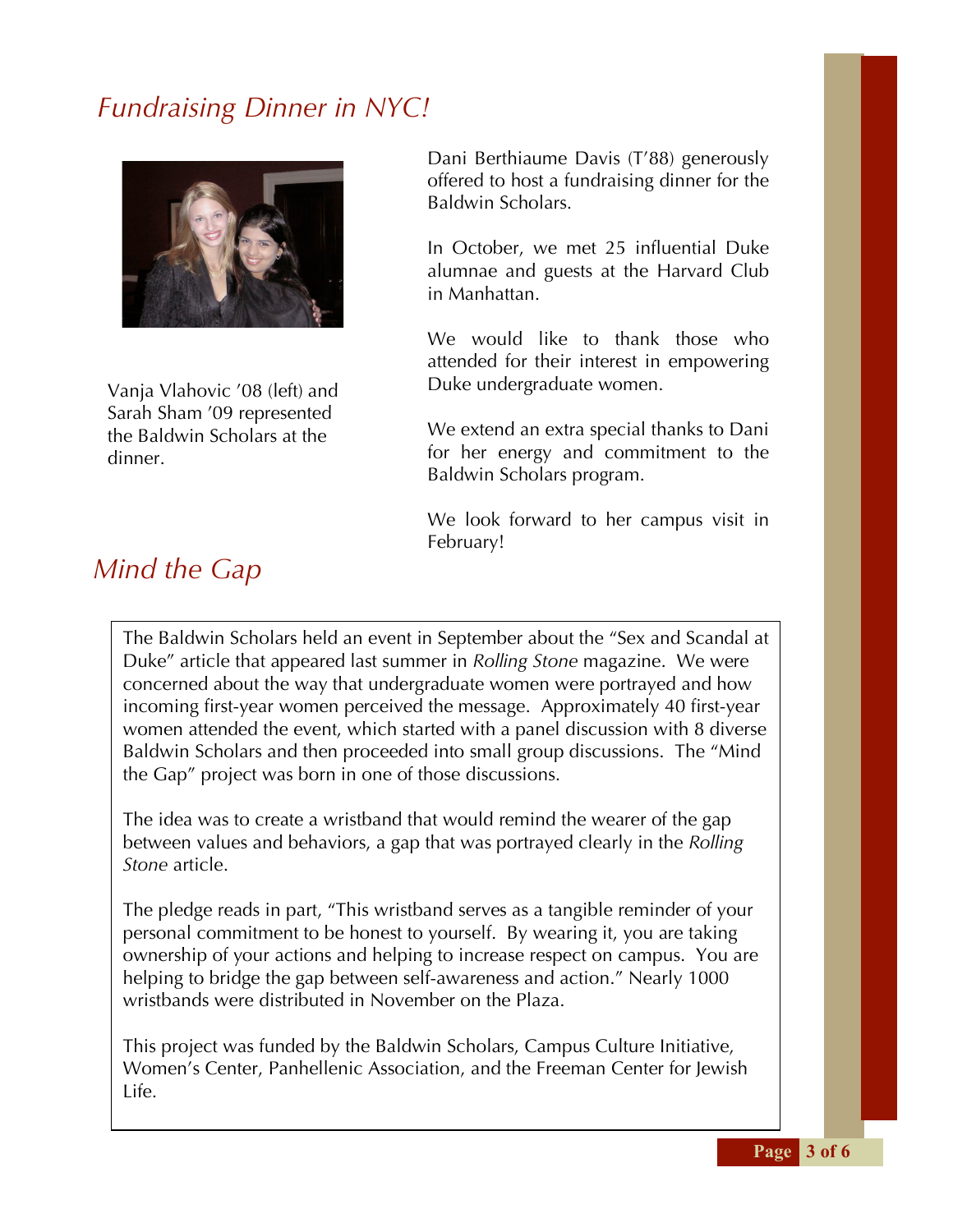#### *Class of 2010 Baldwin Scholars profiles*

Meet the third class of Baldwin Scholars! This class features students from thirteen U.S. states, Canada, and the Dominican Republic. Academic interests include international law, medicine, biomedical engineering, politics, architecture, and international business. Outside the classroom, the Scholars are involved in varsity volleyball, field hockey, cross-country, Duke Chorale, Duke Student Government, Black Student Alliance, community service, lampworking, Tae Kwon Do, club sports, and The Chronicle.

**Shari Baker** is from Wheaton, Maryland. She is interested in public policy, teaching, and child and family issues. She performs with Dance Black and tutors at the Emily Krzyzewski Family Life Center.

**Danielle Beckerman**, from Cos Cob, Connecticut, was a water polo player and pole-vaulter in high school. She dreams of becoming a photographer for *National Geographic* so she can tell a story through a lens. Danielle is considering Public Policy and Economics majors.

**Danielle Brewington** hails from Durham, North Carolina and attended the North Carolina School of Science and Mathematics. She is pre-med and considering a psychology major. She also performs with Dance Black and is thinking of joining the Duke University Equestrian Team.

**Julia Chapman**, from Spartanburg, South Carolina, is a student in the Pratt School of Engineering. She participated in the Genome Revolution FOCUS program and is pre-med. Julia has already started an initiative on campus for students to "Mind the Gap" between their values and behaviors.

**Emily Codik** is from Santo Domingo, Dominican Republic. She writes for *The Chronicle* and participates in Mi Gente.

**Brianne Connolly** is a Pratt engineer from Woodbridge, Virginia. She is focusing on Civil Engineering with a certificate in Architecture. At Duke, she participates in Project Build, club swimming and lacrosse, and Circle K.

**Sara Friedman** is also a native of Durham, North Carolina. Sara loves sports and plays club basketball at Duke. She has already held an internship at ESPN. Academically, she is interested in English, psychology, and political science.

**Brittany Hesbrook**, from Santa Fe, New Mexico, attended the United World College international high school in Mexico. The school consists of 200 students, representing 90 countries. At Duke, Brittany participated in the Global Health FOCUS program and practices Tae Kwon Do.

**Alden Littlewood**, from Metairie, Louisiana, has staffed an arts summer camp as a lampworker. Her academic interests are in biology, English, and art history.

**Lucy McKinstry** is from Lexington, Kentucky. Lucy took a year off after high school to travel and to have some unique experiences, including community service in Kenya. Following her interest in environmental issues, she participated in the Engineering Frontiers FOCUS program.

**Rachael Moss**, from Cypress, California, is a varsity volleyball player at Duke and was recently awarded ACC's Freshman of the Year honors. She is also interested in the Duke Political Union and Bench and Bar organizations.

**Clare Murray**, from Pelham, New York, was a three-sport athlete in high school. At Duke, she is focusing on her passion for community service through participation in Project Child. Her academic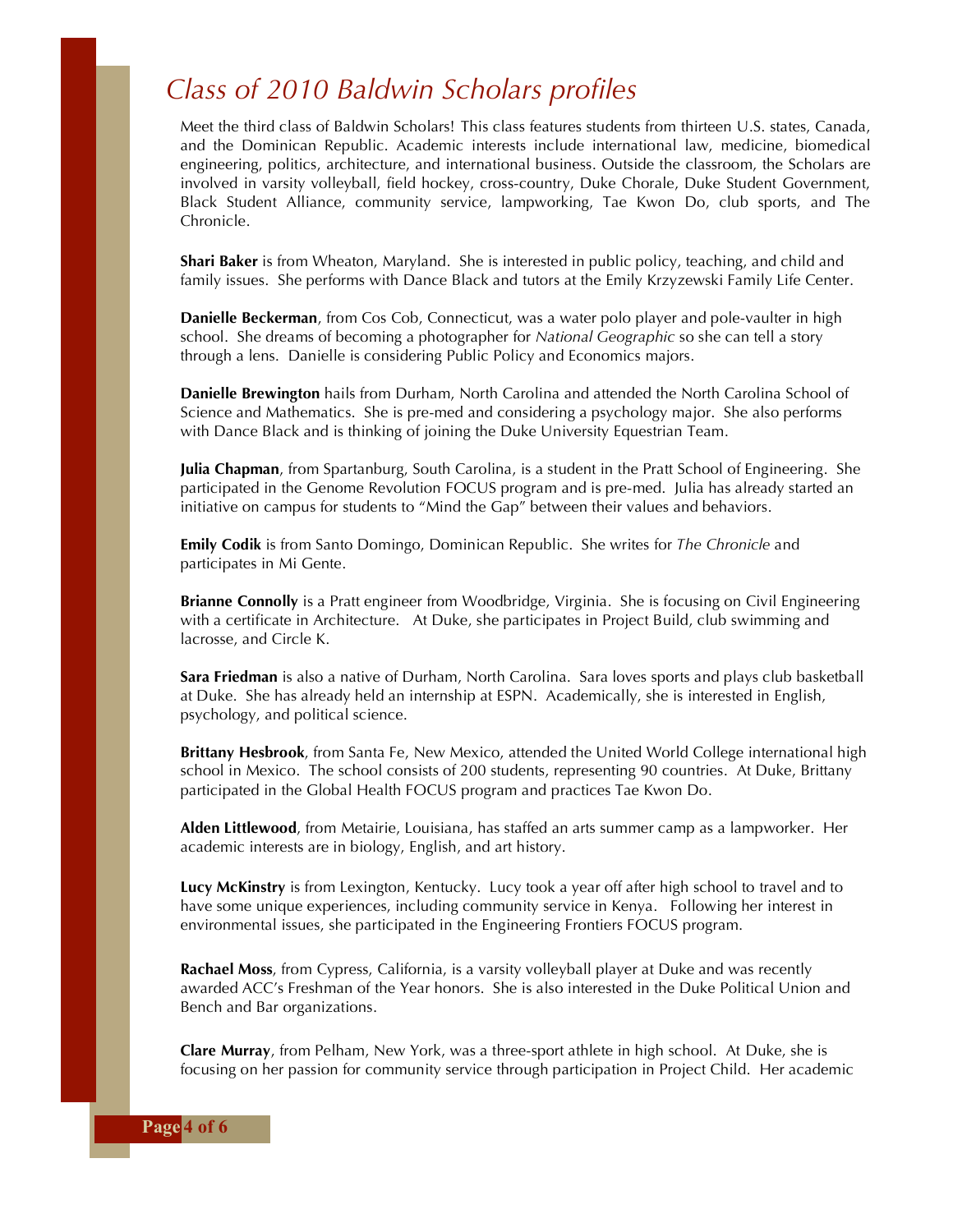interests are in history and art history.

**Neelima Navuluri**, is from Hobbs, New Mexico. Neelima is pre-med and dreams of becoming the Director-General of the World Health Organization (WHO). At Duke, she is involved with Red Cross and Diya, the South Asian cultural group.

**Awa Nur** is from Fairfax, Virginia but was born in Somalia. She is interested in politics and third world issues and would like to work through the United Nations on problems pertaining to Africa. She is a senator in Duke Student Government (DSG) and is involved in Black Student Alliance (BSA).

**Swathi Padmanabhan**, from Gahanna, Ohio, participated in the Genome Revolution FOCUS program and is considering a Public Policy major. She is an accomplished violinist and tutors in the Durham public schools.

**Brooke Patterson** is a varsity field hockey player from Emmaus, Pennsylvania. Her academic interests include sociology, history, and markets and management.

**Jessica Tung** is from Aurora, Ohio. She is interested in economics and Chinese culture with possible career goals in international business. Jessica is a member of the Students Organization Finance Committee (SOFC) through DSG, Key Club, and the Asian Students Association (ASA).

**Kate Van Buskirk**, from Ontario, Canada, is a member of Duke's varsity cross-country and track teams. She is interested in women's issues and also sings with the Duke Chorale.

### *Plans for Spring, 2007…*

We have invited Naomi Wolf to give a public lecture at Duke on Tuesday, February 20 as the second annual event of the Jean Fox O'Barr Distinguished Speaker Series. Ms. Wolf is best known as the author of the landmark book, *The Beauty Myth: How Images of Beauty Are Used Against Women*.

Special thanks to Laura Ellen Muglia (T'76) for her generous sponsorship of this speaker series.



### *Gifts to the Baldwin Scholars Program*

We offer our sincere thanks to the following donors for their gifts; we appreciate their leadership and their belief in all that our Scholars can become.

#### **Margaret Taylor Smith '47 Emily Grey '03**

If you are interested in making a gift to the Baldwin Scholars, please contact Donna Lisker at dlisker@duke.edu. Gifts can be targeted toward any area of the program.